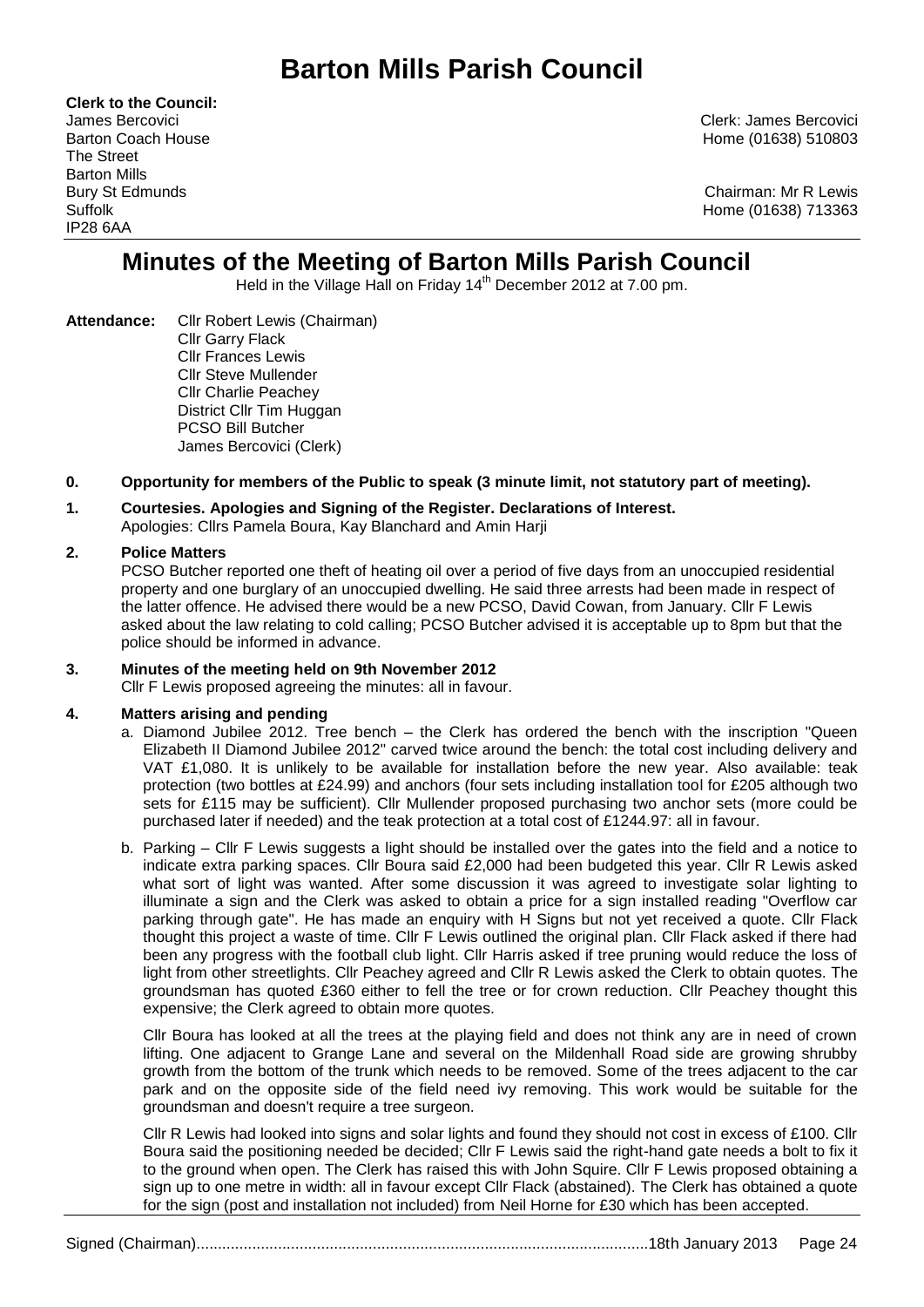Cllr Flack said the corner of the car park is flooding again. Cllr R Lewis thought a soakaway and drain were needed. Cllr Harji suggested asking County Cllr Frost for a locality grant. The Clerk was asked to obtain quotes for this work and to proceed if the cost does not exceed £250 plus any locality grant he can obtain.

- c. Fit Villages there have been five responses expressing interest in activities such as Tai Chi, Yoga and Pilates in particular. The Clerk has contacted Henry Tapp to discuss whether this can proceed. Some further suggestions were received at the meeting and Cllr Blanchard said the WI would discuss the project. Cllr R Lewis suggested carrying this forward to the next meeting. No further interest expressed.
- d. Website The Clerk has investigated the OneSuffolk option and donme some preliminary work to transfer to this free software. It should be noted that, as the OneSuffolk software develops, the parish website will be able to upgrade. The Village Hall committee has agreed to host a banner in the window publicising the website and the Clerk has obtained an agreement in principle from the Barton Miller editor to let the website feature on the back page each month (although it will take a few issues to move things around to accommodate this). The Barton Miller editor has advised that this has been agreed but requested that the Parish Council provides all the paper for the magazine; she advises that this would require around 41,600 sheets (10 issues of 8 sheets, 520 copies) which equates to 17 boxes per year. The total contribution to the Barton Miller would need to increase to around £170-£200 ex VAT per year. Cllr F Lewis declared an interest. The Clerk has obtained a quote for colour printing of the cover of the Barton Miller: £550 per annum (Riverside Press). As an alternative, the Clerk agreed to investigate purchasing a dedicated printer and to provide an estimate of costs.

The Clerk outlined the OneSuffolk option. Cllr R Lewis said another group meeting was required. The Clerk said he would liaise with Cllr Harris.

- e. A11 the Clerk has received a reply from the Highways Agency concerning the proposal to plant trees alongside the A11 to reduce noise pollution. It is not considered financially viable.
- f. Recycling bins request from Salvation Army to install a clothes recycling bin next to the other recycling bins. Cllr F Lewis thought there are enough recycling bins already and pointed out there is a clothes bin in Mildenhall. Cllrs Flack and R Lewis thought a three month trial would be appropriate although Cllr Flack expressed concern about the size of the bin. Cllr Mullender was also concerned whether it would be a fire hazard. Cllr F Lewis said it would need to be located by the glass recycling bins. It was agreed to defer a decision to the next meeting once the Clerk had obtained more information.
- g. Verges and hedges Cllr R Lewis outlined the areas which had been highlighted as problematic. Cllr Mullender thought permission would be needed to work on Suffolk County Council-owned land; Cllr Peachey thought these areas would be the responsibility of the county council. He thought the footpath to Mildenhall was in a poor condition. Cllr R Lewis suggested asking County Cllr Frost to look at the problem.
- h. Car boot sales 2013. Cllr R Lewis outlined the agreement reached by the organisations and commented that the meeting between them had been difficult, suggesting that the parish council should agree in September the criteria for 2014. The agreement for 2013 is as follows:

| Bank holidav | Hall                   | Field                      |
|--------------|------------------------|----------------------------|
| Easter       | Village Hall           | Village Hall               |
| May Day      | WI                     | Allotments Association     |
| Spring       | Allotments Association | St Mary's Church           |
| Summer       | St Mary's Church       | Football Club (+ barbecue) |

- i. Parish Forum follow up. The Clerk forwarded from FHDC to all councillors a list of actions identified at a Parish Forum meeting attended by Cllrs Boura and Flack. Cllr R Lewis outlined the report and said it did not represent a consensus of opinion from the parish council. He thought the format insulting. Cllr Mullender suggested inviting the FHDC officer to a parish council meeting to explain further.
- j. Dog bin update. The Clerk advised that the Enforcement Officer had suggested holding back on this as changes were being discussed.

# **5. Report from the District Councillor**

District Cllr Huggan distributed his report (filed with the minutes).

# **6. Finance - Standard Payments for approval (inc. VAT)**

- a. £272.00 J Bercovici (clerk's net salary, November 2012) chq. 1212
- b. £68.00 HMRC (PAYE, November 2012) chq.
- c. £42.66 J Bercovici (clerk's expenses October 2012) chq. 1212

Cllr F Lewis proposed agreeing the standard payments: all in favour.